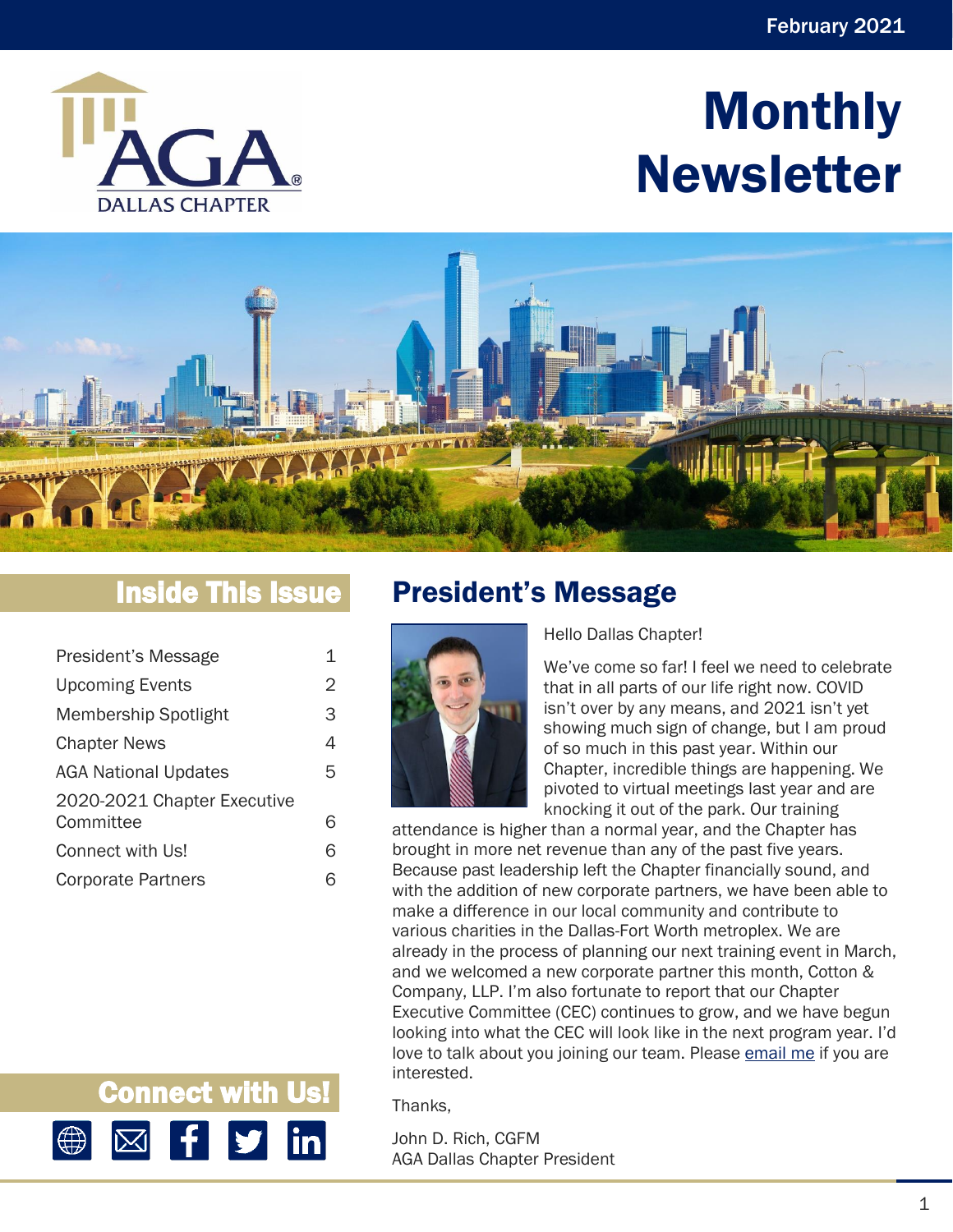# <span id="page-1-0"></span>Upcoming Events

### March 2021 Virtual PDT

Save the date! We will host our next virtual training and networking events on Wednesday, March 24 and Thursday, March 25, 2021. Agenda and registration details coming soon.

#### Date/Time:

- Wednesday, March 24, 2021 | 1:00pm-5:00pm CT and/or
- Thursday, March 25, 2021 | 12:00pm-4:00pm CT

Location: Virtual via GoToWebinar

CPEs: Up to 8 CPEs

We are also hosting a Trivia & Networking hour following the Thursday event.

Date/Time: Thursday, March 25, 2021 | 4:30pm-5:30pm CT

Location: Virtual via Zoom

### 2021 National Leadership Training



Date: February 24–25, 2021 Time: 8:00am-4:30pm ET Location: Virtual CPEs: 14 CPEs

[Register Online](https://www.agacgfm.org/NLT/NLT-Home.aspx)

### AGA National Webinars

#### [Register Online](https://www.agacgfm.org/webinars.aspx)

Improper Payments - Using Data and Disruptive **Technology to Reduce** Improper Payments (2 CPEs)

Date: March 3, 2021 Time: 2:00-3:50pm ET

#### Annual AGA Women's Council Webinar (1.5 CPEs)

Date: March 17, 2021 Time: 2:00-3:15pm ET

*\*\*Free to AGA members\*\**

### Cybersecurity/ERM (2 CPEs)

Date: March 24, 2021 Time: 2:00-3:50pm ET

#### Ethics (2 CPEs)

Date: April 7, 2021 Time: 2:00-3:50pm ET

#### CARES Act (2 CPEs)

Date: April 21, 2021 Time: 2:00-3:50pm ET

#### Fraud/Data Analytics (2 CPEs)

Date: May 12, 2021 Time: 2:00-3:50pm ET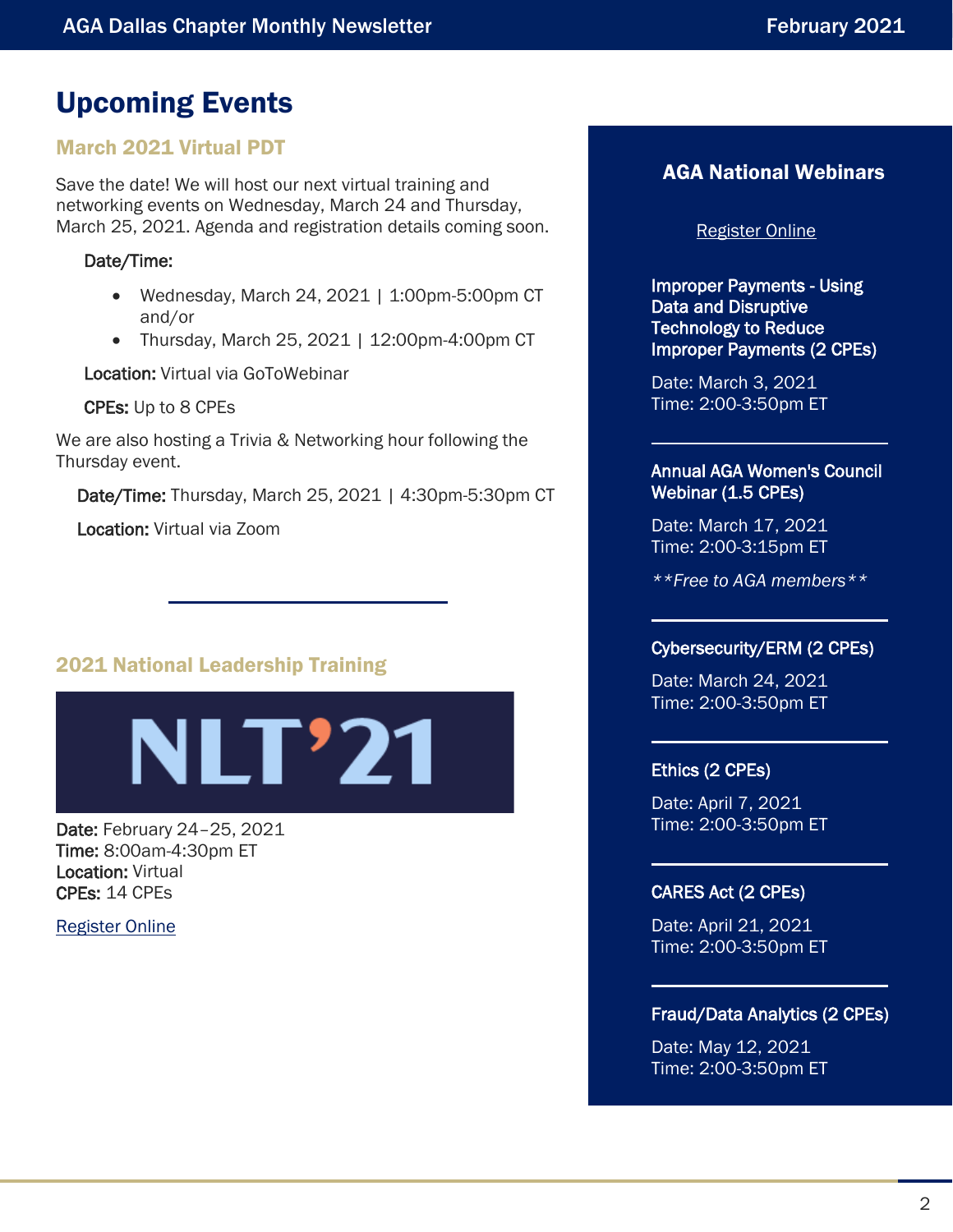### <span id="page-2-0"></span>Membership Spotlight

#### Membership Anniversaries

- Ms. Patricia M. Wheeler-33 years
- Mrs. Cindy L. Smith, CGFM 21 years
- Mr. Blake Ryan Rodgers 14 years
- Ms. Carla B. Flores, CGFM 13 years
- Ms. Brittany Laine Wisdom, CGFM 7 years
- Mr. Eric Kipngeno Mutai, CGFM 6 years
- Mr. Jerry Dean Owen 2 years

#### Renew your AGA Membership and/or CGFM Today!

The 2021–2022 Renewal Season is now open. AGA membership and CGFM renewals are due by March 31, 2021. [Renew your membership today](https://www.agacgfm.org/Membership/Learn-About-AGA/Join-or-Renew.aspx) to ensure a seamless continuation of your AGA benefits for the next year.

### AGA Dallas Chapter Recruitment Campaign

The AGA Dallas Chapter is hosting a recruitment campaign December 1, 2020 through April 30, 2021. In the spirit of [AGA National's Power of 7](https://www.agacgfm.org/Membership/Connect/Recruit-a-Member.aspx)  [Recruitment Challenge,](https://www.agacgfm.org/Membership/Connect/Recruit-a-Member.aspx) the Chapter's top three recruiters each month will win a \$7.00 Starbucks gift card.

Recruiters are also automatically entered into AGA National's recruitment challenge, and will receive a recruiter lapel pin, a reusable AGA face mask, and a chance to win AGA National's monthly prize drawings and the grand prize drawing for a complimentary trip to PDT 2021 in Nashville.



[Learn more](https://www.agacgfm.org/Membership/Connect/Recruit-a-Member.aspx) about how you can participate in our Chapter's recruitment

#### Free Student and Professor Memberships



Do you know any students pursuing a career in government financial management? Or any accounting or finance professors?

AGA offers a FREE electronic membership to students enrolled full-time at an accredited higher education institution and not gainfully employed. [Learn more](https://www.agacgfm.org/Membership/Connect/Students.aspx) about AGA Student Membership.

AGA also offers FREE electronic membership to academicians who are not current AGA members. [Contact us](mailto:agadallaschapter@gmail.com) if you would like to get enrolled.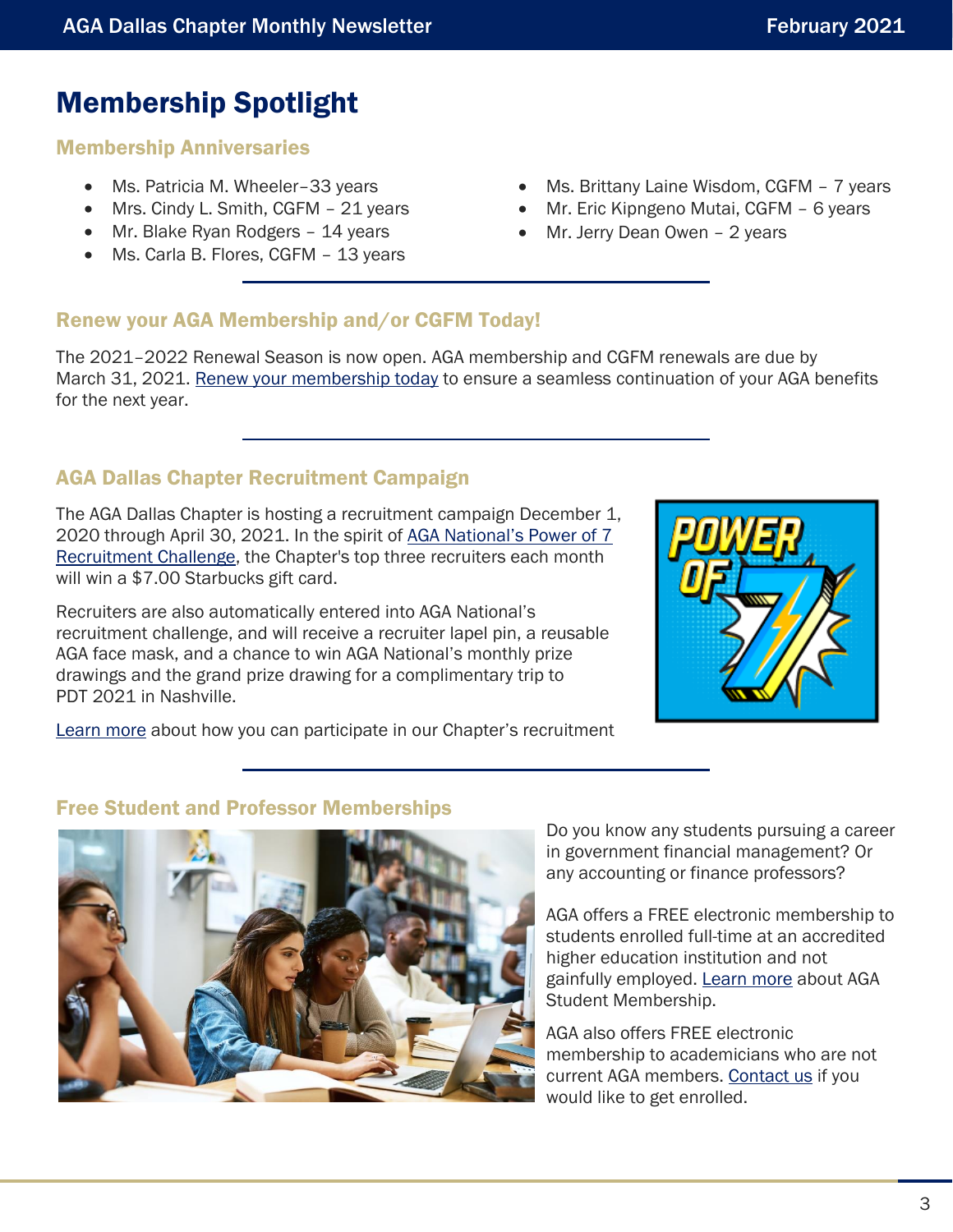### <span id="page-3-0"></span>Chapter News

### AGA Dallas Hosts Joint Virtual January 2021 Professional Development Training (PDT) with the Oklahoma City, and Ozarks Chapters

The AGA Dallas, Oklahoma City and Ozarks Chapters hosted the Virtual January 2021 PDT on January 11, 2021. Over 50 attendees participated in a variety of sessions including a Governmental Accounting Standards Board update, protecting yourself from cybercrime, and an update on the Small Business Administration Payroll Protection Program.

Donations on behalf of the speakers have been made to the [North Texas Food Bank,](https://ntfb.org/) and the [Regional Food Bank of Oklahoma.](https://www.regionalfoodbank.org/)

Speaker bios, presentations and photos of the event are available now in our [Past Events](https://www.agacgfm.org/Chapters/Dallas-Chapter/Training-Events/Past-Events.aspx) page.



#### **SBA Payroll Protection** Program Updates

Laura Wardwell, CPA<br>Controller, Valliance Bank



### **GASB** Update

Lisa R. Parker, CPA, CGMA<br>Governmental Accounting Standards Board





#### **Protecting Yourself from** Cybercrime

Ben Robertson, Ph. D. Candidate in Computer Science<br>University of Texas at El Paso

#### Call for CEC Nominations

Volunteering with AGA is a great way to give back to the profession, and further your own career! As we begin planning for the 2021-2022 program year, we have some opportunities for members to get involved. [Click here](mailto:https://www.agacgfm.org/CMSSiteImages/Chapters/Chapters/Dallas-Chapter/libraries/files/AGA%20Dallas%20Chapter%20Policies%20and%20Procedures_2020.pdf%23page=4) to learn more about the various positions in the AGA Dallas Chapter CEC. If you are interested in volunteering in the next program year, please email [John Rich,](mailto:mrrich_us@yahoo.com) AGA Dallas Chapter President.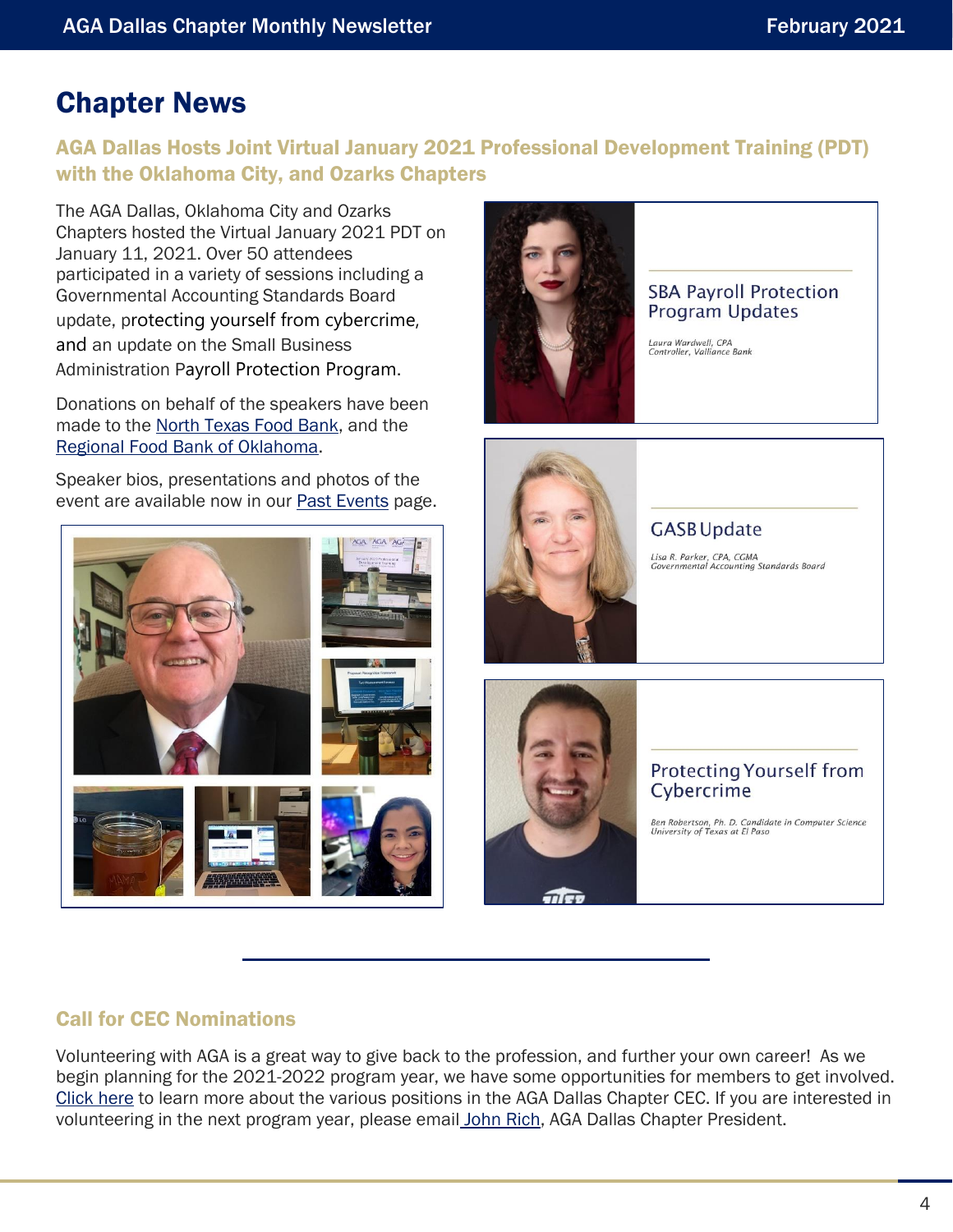# <span id="page-4-0"></span>AGA National Updates

#### National Academic Scholarships

Are you or a family member pursuing undergraduate or graduate studies in disciplines such as accounting, economics, finance, information systems/technology or public administration? If so, consider applying for an AGA academic scholarship. Rising freshmen, undergraduate and graduate students pursuing degrees in accounting, economics, finance, information systems and/or technology, or public administration may apply. Deadline to apply is April 16, 2021. [Learn more](https://www.agacgfm.org/Membership/Connect/Awards-Recognition/Scholarships.aspx) and apply for the academic scholarship.

#### AGA's Power of 7 Recruitment Challenge



Want to help strengthen our association and have the chance to win fun prizes? Participate in AGA's Power of 7 recruitment campaign, running October 1, 2020 through April 30, 2021!

This 7-month campaign is designed to strengthen AGA by challenging every member to recruit 7 new members. When you recruit a new member, you'll receive a recruiter lapel pin as well as a reusable AGA face mask and be entered into both our monthly prize drawings and the grand prize drawing for a complimentary trip to PDT 2021 in Nashville.

[Learn more](https://www.agacgfm.org/Membership/Connect/Recruit-a-Member.aspx) about the campaign.



#### AGA Accountability Talks

Have you listened to AGA's Accountability Talks podcast yet? Episodes feature topics such as OMB Circular A-123 Appendix C, FASAB, data analytics, interviews with AGA leadership and more! In Episode 61, Blockchain for Grants, host Paul Marshall speaks with Mike Wetklow and Justin Poll from the National Science Foundation and Craig Fischer from the Treasury about the ethical implications of utilizing Artificial Intelligence.

[Listen now!](https://www.agacgfm.org/Tools-Resources/Accountability-Talks-Podcast.aspx)